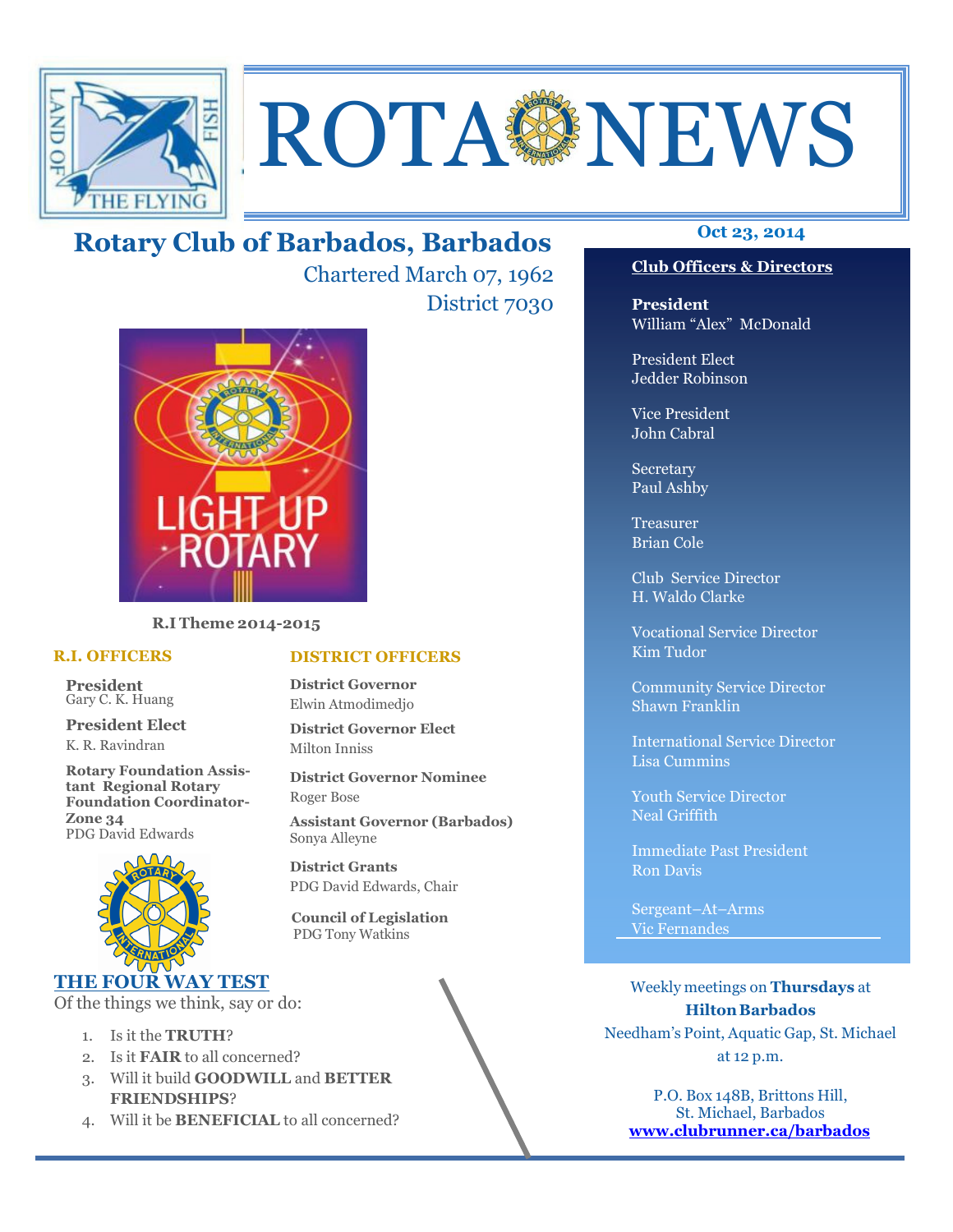#### **THE ROTARY CLUB OF BARBADOS WELCOMES ALL VISITING ROTARIANS AND GUESTS**

#### **October is designated Vocational Service Month**

**Today we return to our regular Thursday meeting day, however like last week we are in a Celebratory Mood with honoring persons through our Pride of Workmanship Awards Ceremony, which was revived under President Algie Leacock in 2001-2002.** 

**This evening we honour the Air Traffic Controllers of the Civil Aviation Department. They are Messrs Kapil Adams, Hadley Bourne, Tavar Hunt and Kendrick Mason. Brief highlights of their careers will follow in the program for today.**

**THE ROTARY CLUB OF BARBADOS ESPECIALLY WELCOMES THE AWARDEES AND THEIR GUESTS TO THIS SIGNAL EVENT.** 

#### **Today, the Greeting Team is made up of PP Jerry Ishmael and Rotarian Joel Brathwaite**

# **WORLD POLIO DAY - OCTOBER 24TH**

**Be a part of Rotary's Livestream event celebrating World Polio Day on 24 October! Hear inspiring stories, musical performances, and more. Add the event to your calendar today! (http:// new.livestream.com/rotaryinternational/ worldpolioday)** 

#### **Meet our Greeters!**

**Jerome "Jerry" Ishmael** joined the Club on July 22, 1999. He was introduced by PP Lionel Moe and PP Vic Fernandes. His Classification is

Event Management. Before becoming President for 2007-08 Jerry had served in many areas of Club life. From 2001-2003 he was Director of Club Service, 2003- 04 Director of Community Service Sergeant –At-Arms 2004-05, Chairman, Public Relations 2005-06 and President Elect, Chairman Fund Raising 2006-07. From 2009-2014 he served as Chairman Fellowship. Also he was a member of the 50th Anniversary Sub-committee. Currently he is serving on the following sub-



committees - Fellowship, PR, Fund Raising and the Challenged/Senior **Citizens** 

For his Presidential Project he upgraded the Sir Clyde Gollop Men's Hostel at Hindsbury Road and completed the Evalina Smith Children's Ward Project at the St. Philip District Hospital which had commenced the previous year. Jerry's contribution to Club and Community was recognized with a Paul Harris Fellowship Award in June 2003.



**Rotarian Joel Brathwaite** joined the Club on July 21, 2006. His Classification is Communications—Postal Services. He was introduced to the Club by PP Lionel A. Moe.

He has served as a member of the Club Bulletin Committee 2007-2011, Drug Awareness & Environment 2011-12. For 2012-13 he served on the Children's Homes and Environment subcommittees and for 2014-15 Vocational Service, Environment sub-committees.

Joel has accepted the responsibility for guaranteeing the timely delivery of The Rotarian, in his capacity as Post Master General.

#### **PROFILES OF OUR AWARDEES FROM THE BARBADOS CIVIL AVIATION DEPARTMENT**

#### **Mission:**

The Mission of the Barbados Civil Aviation Department is to provide a safe, efficient, reliable and economical air navigation service and to promote quality and excellence in Barbados' Aviation industry through professional and cost-effective safety regulation.

#### **Vision:**

Excellence and the highest standards of civil aviation that are second to none in the region.

#### **COMMENT**

All candidates displayed supreme confidence. They appear to be a cut above the norm. Very well trained and dedicated to all facets of the job. A remarkable commitment to the division and country even at great sacrifice to themselves at times.

They acknowledged and loved the great burden placed on them, but saw their work as good for Barbados. There was an overarching display of national pride and patriotism seldom viewed in other disciplines.

#### **MEET OUR AWARDEES**

#### **KAPIL ADAMS**

He has been an Air-traffic Controller for twelve years. He is the President of the local BATC Association. He is very dedicated and very confident.



#### **HADLEY BOURNE**

Has been an Air-traffic controller for 16 years. Knows all the facets of the job. Very confident and competent person.



#### **TAVAR HUNT**

Has been with the department since August 2002 – 12 years and speaks of the management of the delivery of service by the department as "managed" by Rules, Regulations and Conventions. He states that Quality Service Delivery is key.



Very capable individual. Has been employed at the Air Traffic Division for over 35 years. Has been a full time trainer for the past three years. Has been an agent of change at the Unit.

## **Meeting Details**

**Last Wednesday , October 15 was a joint meeting of the three local Clubs as we hosted the District Governor on his official visit** 

- **Attendance 49%**
- **Raffle \$150.00**



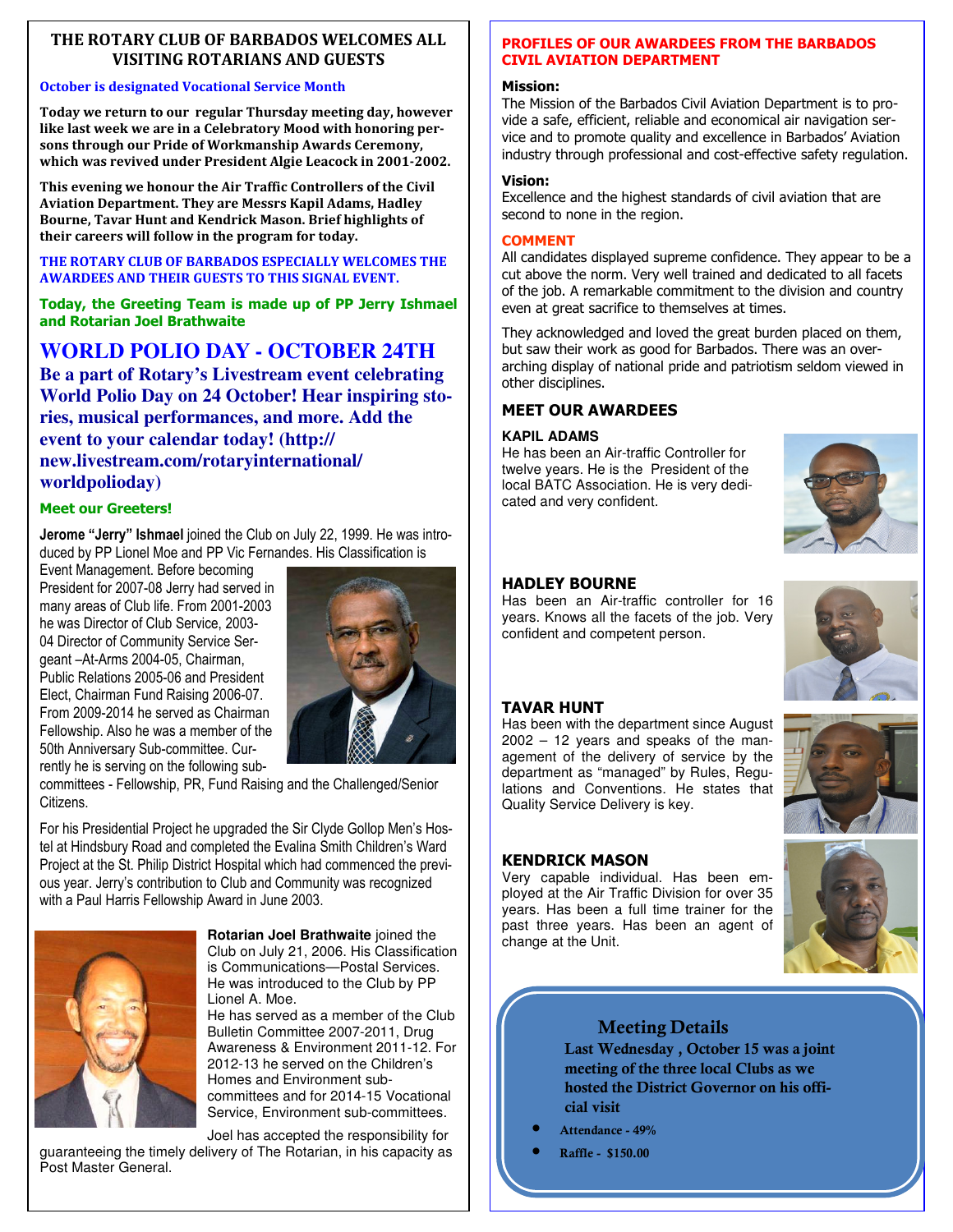#### **FOR THOSE WHO MISSED OCTOBER 15 WHERE THERE WAS THE OFFICIAL VISIT BY DISTRICT GOVERNOR ELWIN AT-MODIMEDJO; HERE ARE THE HIGHLIGHTS.**

Last week the three local Clubs welcomed District Governor Elwin and his Partner-In-Service Maureene on his Official Visit. They were with us from Sunday, October 12th to Friday, October 17th.

Activities included in the programme were: Monday night -

City feeding program by the Rotary Club of Barbados—West

Tuesday -

Meetings with the Boards of the three Clubs

#### Wednesday -

Visit to the Queen Elizabeth Hospital to view the two projects undertaken by the Rotary Club of Barbados West - Medical Intensive Care Unit and renal Dialysis Unit

Project to refurbish the home of a destitute person—Rotary Club of Barbados—South

#### Joint Dinner Meeting with the three Clubs

DG Elwin reiterated the Goals for the District were presented at the Martinique District Conference.

These included:

- The Autism Awareness Programme.
- The need to contribute to the Rotary Foundation through Annual Giving - EREY (Every Rotarian Every Year)
- Contributions to the Focus to " End Polio Now" programme
- The use of Rotary Days to highlight the work of Rotary in our Communities

In recognition of the Official Visit the District Governor and PIS Maureene were presented with a gift in the form of a collage of a tree made up of beads and pieces of glass which was formed by the pupils of the School House Project of the Rotary Club of Barbados, Barbados

#### **Thursday**

The visit to the Governor General, HE Sir Elliot Belgrave accompanied by the three presidents and AG Sonya Project visits to:



Inclusive Play, Wildey—joint project by RCoB - South & West School House Project - current location and proposed expanded location at Britton's Hill - Rotary Club of Barbados, Barbados.

Fellowship Lime at Martin's Bay, St. John

#### **THE OFFICIAL VISIT BY DISTRICT GOVERNOR ELWIN AT-MODIMEDJO (CONT'D)**

The District Governor indicated that he was pleased by the level of attendance shown at the events for his visit.

He encouraged the Clubs to strive to achieve the District membership goals.

He again championed the contributions to the Rotary Foundation and Rotary Days.

Finally he indicated that he was looking forward to hosting many Rotarians including those from Barbados to the District Conference in April 2015.

#### **PRESIDENT'S MEETING**

The second president's meeting was held in Port of Spain Trinidad on October 11th at the Marriott Hotel. The Barbados Clubs were well represented with the presidents of RCoB South and Barbados attending along with David Huque VP RCoB West and Sonya Alleyne AG also there.

#### *The critical area of discussion was the need for training in the district, not only the normal PETS but a more systemic training approach for incoming officers and members of the clubs.*

The meeting agreed that a district training team should be established with a view to developing an 18-month plan for incoming officers so that PETS would be a finishing and polishing process.

A resolution was approved by the gathered presidents and their delegates which was to be carried to next district conference for adoption by the membership.

The fellowship on the evening was a pirate ship party hosted by RC in Trinidad. Fun was had by all.

The DG underscored the thrust for his year and wished us all well.

#### *Presented by President Alex*

#### **District Officers & Support**

District Secretary - PP Waddy Sowma District Treasurer - PP Agnes Moensi District Trainer - PDG Herve Honore District Membership Chair - DGE Milton Inniss District Rotary Foundation Chair - PDG Cees Dilweg District Fundraising Coordinator - PDG Lara Quentral-Thomas District PR Chair - PP Katrina Sam-Prescod District Newsletter Coordinator - PIS Maureene Atmodimedjo

#### *NEW FOCUS*

President Alex has asked to inform the club that he will be introducing a special quarterly awards initiative, which by virtue of its design will cater to acknowledging "member excellence" in the following areas;

- Attendance
- Engagement
- Spirit of Rotary
- Fun Awards

He therefore invites you to attend our last meeting of this month - October 30, when the announced recipients would be awarded.

**Continued next page**